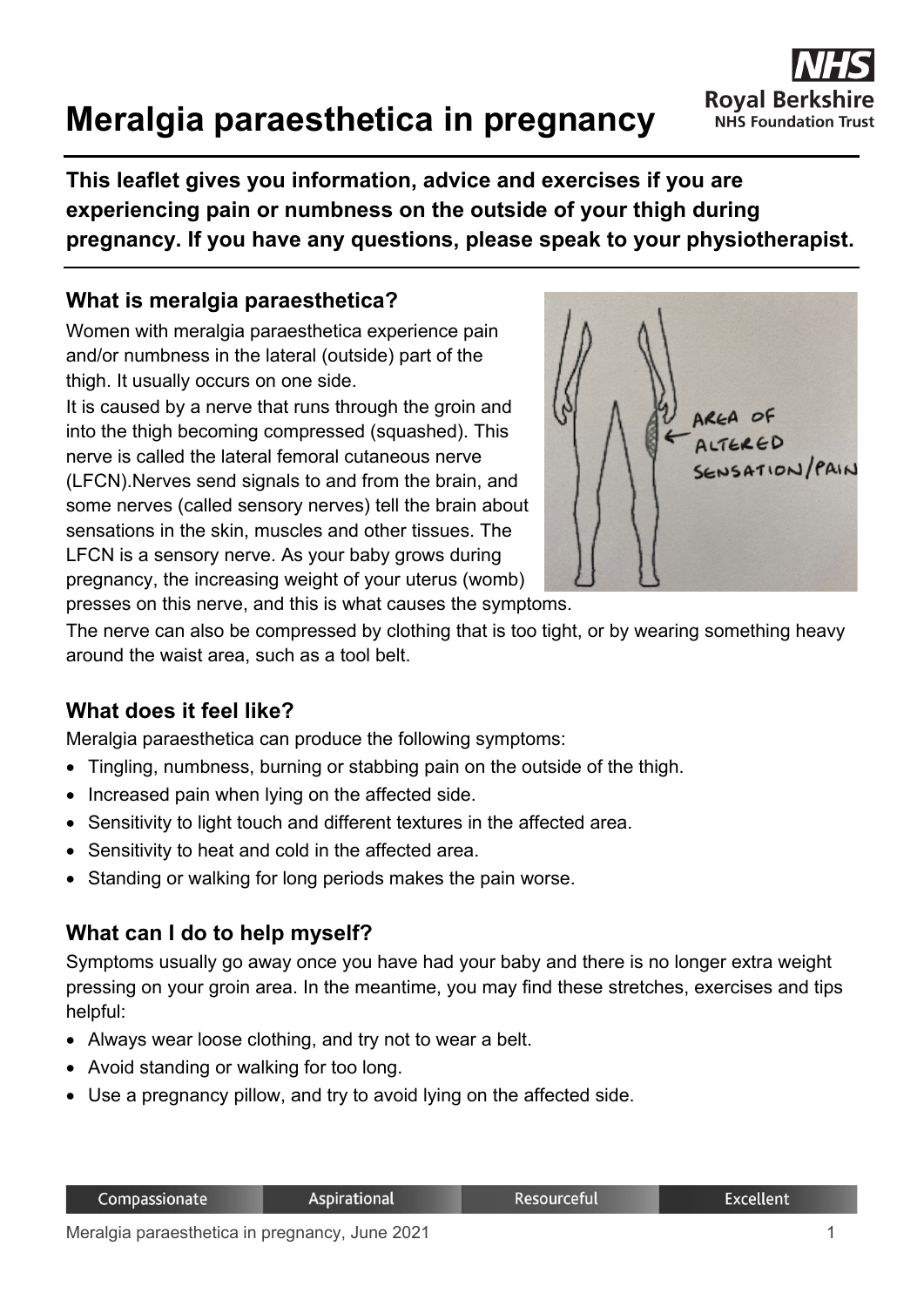# **Stretching exercises**

# **Hip stretch 1:**

Lie down with your legs over the edge of the bed. Bend the knee of the unaffected leg and bring it up towards your chest, leaving the sore leg hanging over the edge of the bed. You will feel a stretch over the lower tummy and hip of the leg that is hanging.

**Hold the stretch for at least 30 seconds.** Repeat 3 times per day.

## **Hip stretch 2:**

Lie on your unaffected side with your knees bent. Put a towel around your top ankle (the sore leg). Hold the towel and pull the ankle towards your buttock. Keep your hip straight and do not arch your back. You should feel a stretch in the front of your hip/groin.

**Hold for at least 30 seconds.** Repeat 3 times per day.

## **Nerve glide:**

Stand inside an open doorway, so that you will have a doorframe to reach for. Lift the arm on the affected side up and over your head, stretching your side, and reaching for the opposite side of the doorframe. At the same time, bend the sore leg and reach for the ankle behind you with the opposite hand. Once you have touched both the ankle and doorframe, release both and come back to starting position.

Repeat a minimum of 10 times, 3 times per day.

# **Strengthening exercises**

#### **Wide bridge:**

Lie down on your back, with your knees bent and feet flat on the floor, keeping your feet wide apart. Put your arms by your sides. Pull your tummy button back towards your spine (engage your core), squeeze your bottom muscles and slowly lift your bottom off the floor. Hold for 10 seconds, then slowly lower back down. Repeat 10 times, 3 times per day.

#### **Clams**

Lie down on your side with one leg on top of the other, bending your hips and knees. Keeping your ankles together, raise the top knee up and then back down.

Be careful not to roll backwards; keep your hips level. Repeat 10 times, then swap sides. Repeat both legs 3 times per day.





**©Physiotools** 





**©Physiotools** 



**©Physiotools** 

| Compassionate                                    | Aspirational | .Resourceful' | Excellent |
|--------------------------------------------------|--------------|---------------|-----------|
| Mendels nonesable that in more or an Illing 0004 |              |               |           |